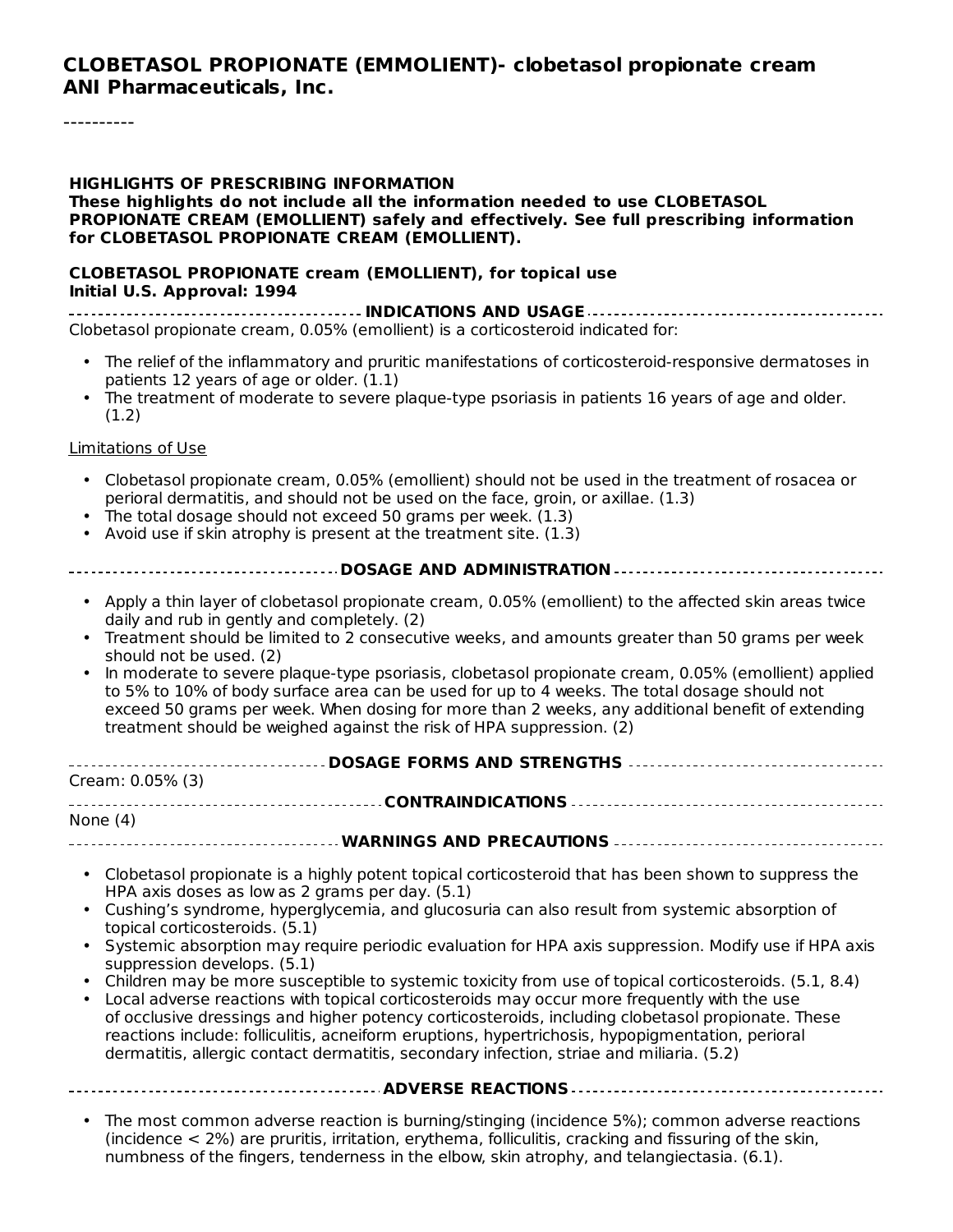**To report SUSPECTED ADVERSE REACTIONS, contact ANI Pharmaceuticals, Inc. at 1-800-308- 6755 or FDA at 1-800-FDA-1088 or www.fda.gov/medwatch. See 17 for PATIENT COUNSELING INFORMATION.**

**Revised: 9/2020**

# **FULL PRESCRIBING INFORMATION: CONTENTS\***

#### **1 INDICATIONS AND USAGE**

- 1.1 Corticosteroid-Responsive Dermatoses
- 1.2 Moderate to Severe Plaque-Type Psoriasis
- 1.3 Limitations of Use
- **2 DOSAGE AND ADMINISTRATION**
- **3 DOSAGE FORMS AND STRENGTHS**
- **4 CONTRAINDICATIONS**

## **5 WARNINGS AND PRECAUTIONS**

- 5.1 Effects on the Endocrine System
- 5.2 Local Adverse Reactions with Topical Corticosteroids
- 5.3 Allergic Contact Dermatitis
- 5.4 Concomitant Skin Infections

## **6 ADVERSE REACTIONS**

6.1 Clinical Trials Experience

## **8 USE IN SPECIFIC POPULATIONS**

- 8.1 Pregnancy
- 8.3 Females and Males of Reproductive Potential
- 8.4 Pediatric Use
- 8.5 Geriatric Use

## **10 OVERDOSAGE**

#### **11 DESCRIPTION**

## **12 CLINICAL PHARMACOLOGY**

- 12.1 Mechanism of Action
- 12.2 Pharmacodynamics
- 12.3 Pharmacokinetics

## **13 NONCLINICAL TOXICOLOGY**

13.1 Carcinogenesis, Mutagenesis, Impairment of Fertility

#### **14 CLINICAL STUDIES**

## **16 HOW SUPPLIED/STORAGE AND HANDLING**

## **17 PATIENT COUNSELING INFORMATION**

 $\ast$  Sections or subsections omitted from the full prescribing information are not listed.

# **FULL PRESCRIBING INFORMATION**

# **1 INDICATIONS AND USAGE**

Clobetasol propionate cream, 0.05% (emollient) is a super-high potency corticosteroid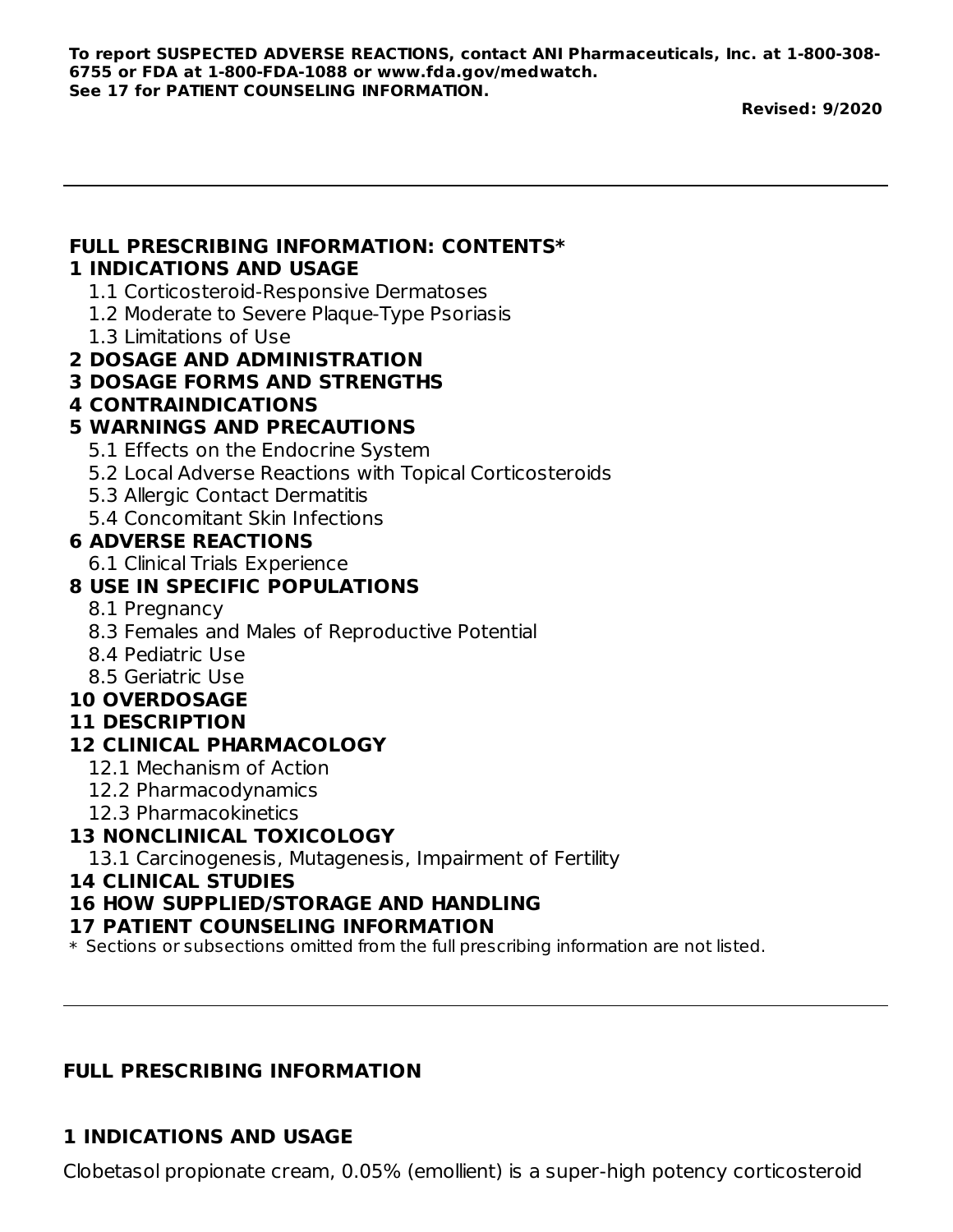indicated for:

# **1.1 Corticosteroid-Responsive Dermatoses**

Clobetasol propionate cream, 0.05% (emollient) is indicated for the relief of the inflammatory and pruritic manifestations of corticosteroid-responsive dermatoses in patients 12 years of age and older. Treatment should be limited to 2 consecutive weeks, and the total dosage should not exceed 50 grams per week.

## **1.2 Moderate to Severe Plaque-Type Psoriasis**

Clobetasol propionate cream, 0.05% (emollient) is indicated for the topical treatment of moderate to severe plaque-type psoriasis. Treatment beyond 4 consecutive weeks is not recommended. Use in pediatric patients under 16 years of age is not recommended.

# **1.3 Limitations of Use**

Clobetasol propionate cream, 0.05% (emollient) should not be used in the treatment of rosacea or perioral dermatitis, and should not be used on the face, groin, or axillae.

The total dosage should not exceed 50 grams per week.

Avoid use if skin atrophy is present at the treatment site.

# **2 DOSAGE AND ADMINISTRATION**

Apply a thin layer of clobetasol propionate cream, 0.05% (emollient) to the affected skin areas twice daily and rub in gently and completely. Wash hands after each application.

Clobetasol propionate cream, 0.05% (emollient) is a super-high potency topical corticosteroid; therefore, **treatment should be limited to 2 consecutive weeks, and amounts greater than 50 grams per week should not be used.**

In moderate to severe plaque-type psoriasis, clobetasol propionate cream, 0.05% (emollient) applied to 5% to 10% of body surface area can be used for up to 4 weeks. The total dosage should not exceed 50 grams per week. When dosing for more than 2 weeks, any additional benefits of extending treatment should be weighed against the risk of HPA suppression. Therapy should be discontinued when control has been achieved. If no improvement is seen within 2 weeks, reassessment of diagnosis may be necessary. Treatment beyond 4 consecutive weeks is not recommended.

Clobetasol propionate cream, 0.05% (emollient) should not be used with occlusive dressings.

# **3 DOSAGE FORMS AND STRENGTHS**

Cream, 0.05%. Each gram of Clobetasol Propionate Cream USP, 0.05% (Emollient) contains 0.5 mg of clobetasol propionate in a white to off-white cream base.

# **4 CONTRAINDICATIONS**

None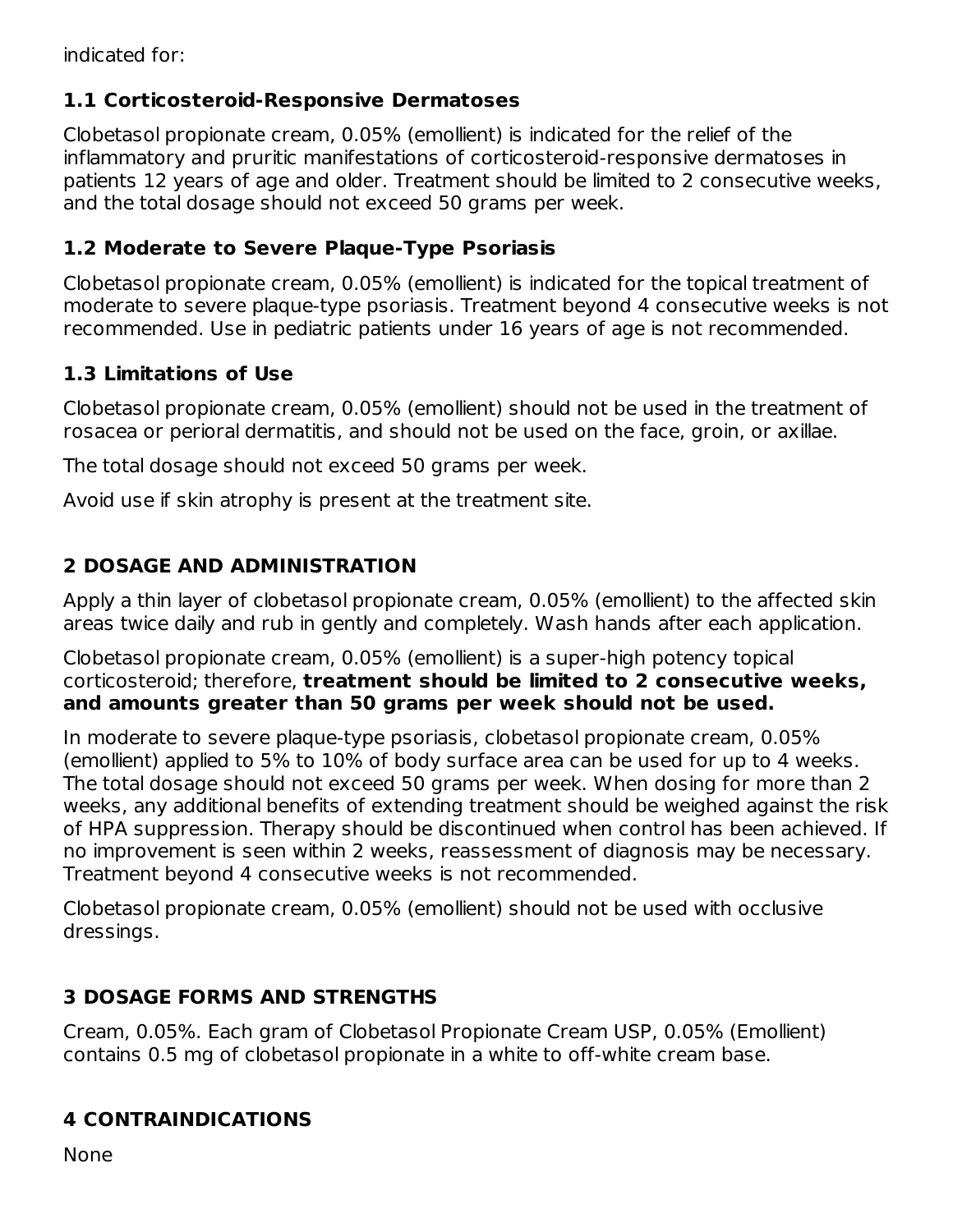## **5 WARNINGS AND PRECAUTIONS**

# **5.1 Effects on the Endocrine System**

Clobetasol propionate is a highly potent topical corticosteroid that has been shown to suppress the HPA axis at doses as low as 2 grams per day.

Systemic absorption of topical corticosteroids can produce reversible HPA axis suppression with the potential for clinical glucocorticosteroid insufficiency. This may occur during treatment or upon withdrawal of the topical corticosteroid.

Because of the potential for systemic absorption, use of topical corticosteroids may require that patients be periodically evaluated for HPA axis suppression. In a study including 12 subjects ages 18 years and older with psoriasis or atopic dermatitis involving at least 30% body surface area (BSA), adrenal suppression was identified in 3 out of 12 subjects (25%) following 1 week of treatment.

Factors that predispose a patient using a topical corticosteroid to HPA axis suppression include the use of more potent steroids, use over large surface areas, use over prolonged periods, use under occlusion, use on an altered skin barrier, and use in patients with liver failure.

An ACTH stimulation test may be helpful in evaluating patients for HPA axis suppression. If HPA axis suppression is documented, an attempt should be made to gradually withdraw the drug, to reduce the frequency of application, or to substitute a less potent steroid. Manifestations of adrenal insufficiency may require supplemental systemic corticosteroids. Recovery of HPA axis function is generally prompt and complete upon discontinuation of topical corticosteroids.

Cushing's syndrome, hyperglycemia, and unmasking of latent diabetes mellitus can also result from systemic absorption of topical corticosteroids.

Use of more than one corticosteroid-containing product at the same time may increase the total systemic corticosteroid exposure.

Pediatric patients may be more susceptible to systemic toxicity from use of topical corticosteroids [see Use in Specific Populations (8.4)].

# **5.2 Local Adverse Reactions with Topical Corticosteroids**

Local adverse reactions may be more likely to occur with occlusive use, prolonged use or use of higher potency corticosteroids. Reactions may include atrophy, striae, telangiectasias, burning, itching, irritation, dryness, folliculitis, acneiform eruptions, hypopigmentation, hypertrichosis, perioral dermatitis, allergic contact dermatitis, secondary infection, and miliaria. Some local adverse reactions may be irreversible. Clobetasol propionate is not recommended in patients with acne vulgaris, rosacea or perioral dermatitis.

# **5.3 Allergic Contact Dermatitis**

Allergic contact dermatitis with corticosteroids is usually diagnosed by observing a failure to heal rather than noting a clinical exacerbation. Clinical diagnosis of allergic contact dermatitis can be confirmed with patch testing. If irritation develops, clobetasol propionate cream, 0.05% (emollient) should be discontinued and appropriate therapy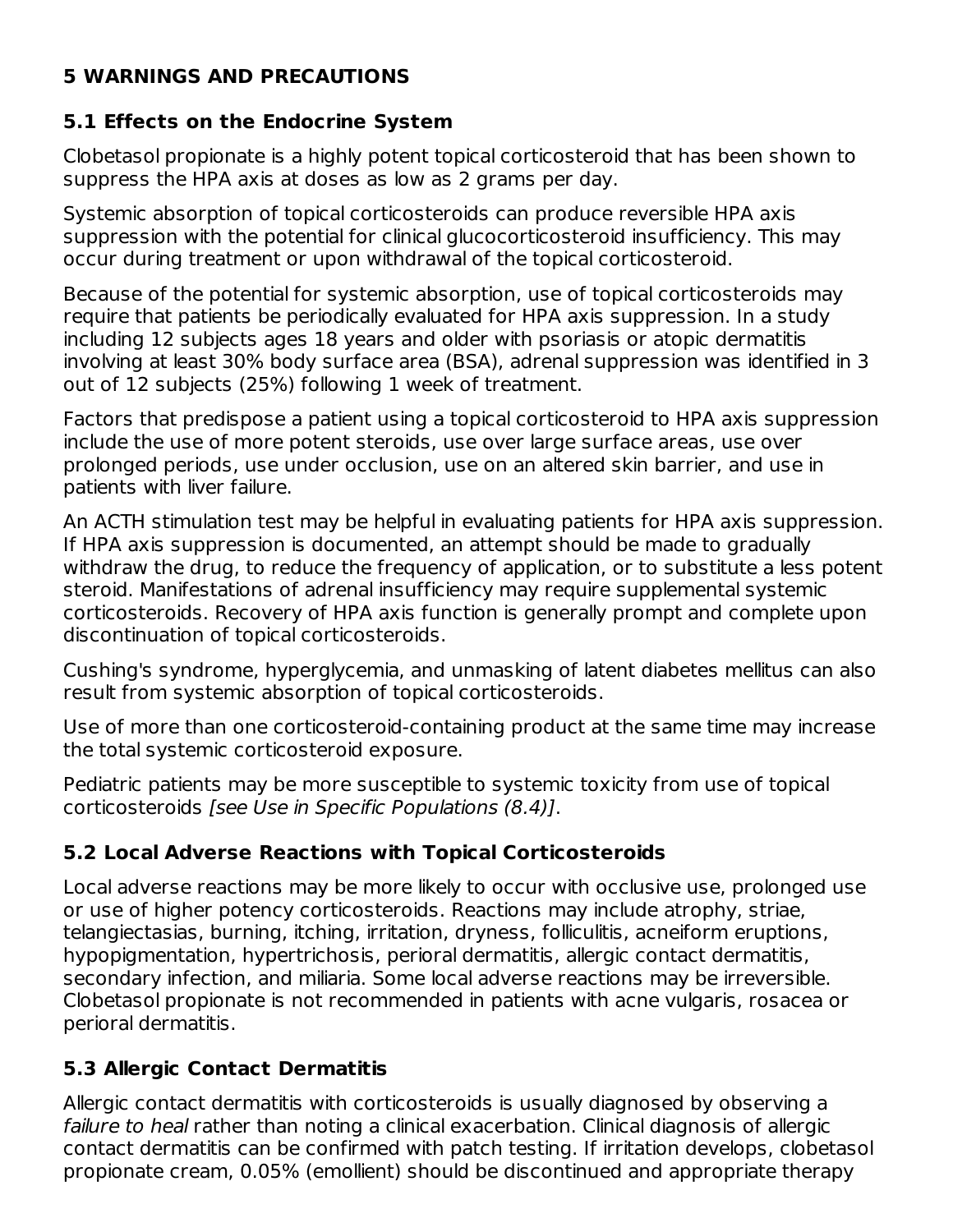instituted.

# **5.4 Concomitant Skin Infections**

If concomitant skin infections are present or develop, an appropriate antifungal or antibacterial agent should be used. If a favorable response does not occur promptly, use of clobetasol propionate cream, 0.05% (emollient) should be discontinued until the infection has been adequately controlled.

# **6 ADVERSE REACTIONS**

# **6.1 Clinical Trials Experience**

Because clinical trials are conducted under widely varying conditions, adverse reaction rates observed in the clinical trials of a drug cannot be directly compared to rates in the clinical trials of another drug and may not reflect the rates observed in clinical practice.

In controlled trials with clobetasol propionate formulations, the following adverse reactions have been reported: burning/stinging, pruritis, irritation, erythema, folliculitis, cracking and fissuring of the skin, numbness of the fingers, tenderness in the elbow, skin atrophy, and telangiectasia. The incidence of local adverse reactions reported in the trials with clobetasol propionate cream, 0.05% (emollient) was less than 2% of patients treated with the exception of burning/stinging which occurred in 5% of treated patients.

# **8 USE IN SPECIFIC POPULATIONS**

# **8.1 Pregnancy**

Pregnancy Category C.

There are no adequate and well-controlled studies in pregnant women. Therefore, clobetasol propionate cream, 0.05% (emollient) should be used during pregnancy only if the potential benefit justifies the potential risk to the fetus.

Corticosteroids have been shown to be teratogenic in laboratory animals when administered systemically at relatively low dosage levels. Some corticosteroids have been shown to be teratogenic after dermal application to laboratory animals.

Clobetasol propionate has not been tested for teratogenicity by this route; however, it is absorbed percutaneously, and when administered subcutaneously it was a significant teratogen in both the rabbit and mouse. Clobetasol propionate has greater teratogenic potential than steroids that are less potent.

Teratogenicity studies in mice using the subcutaneous route resulted in fetotoxicity at the highest dose tested (1 mg/kg) and teratogenicity at all dose levels tested down to 0.03 mg/kg. These doses are approximately 0.33 and 0.01 times, respectively, the human topical dose of clobetasol propionate cream, 0.05% (emollient). Abnormalities seen included cleft palate and skeletal abnormalities.

In rabbits, clobetasol propionate was teratogenic at doses of 3 and 10 mcg/kg. These doses are approximately 0.001 and 0.003 times, respectively, the human topical dose of clobetasol propionate cream, 0.05% (emollient). Abnormalities seen included cleft palate, cranioschisis, and other skeletal abnormalities.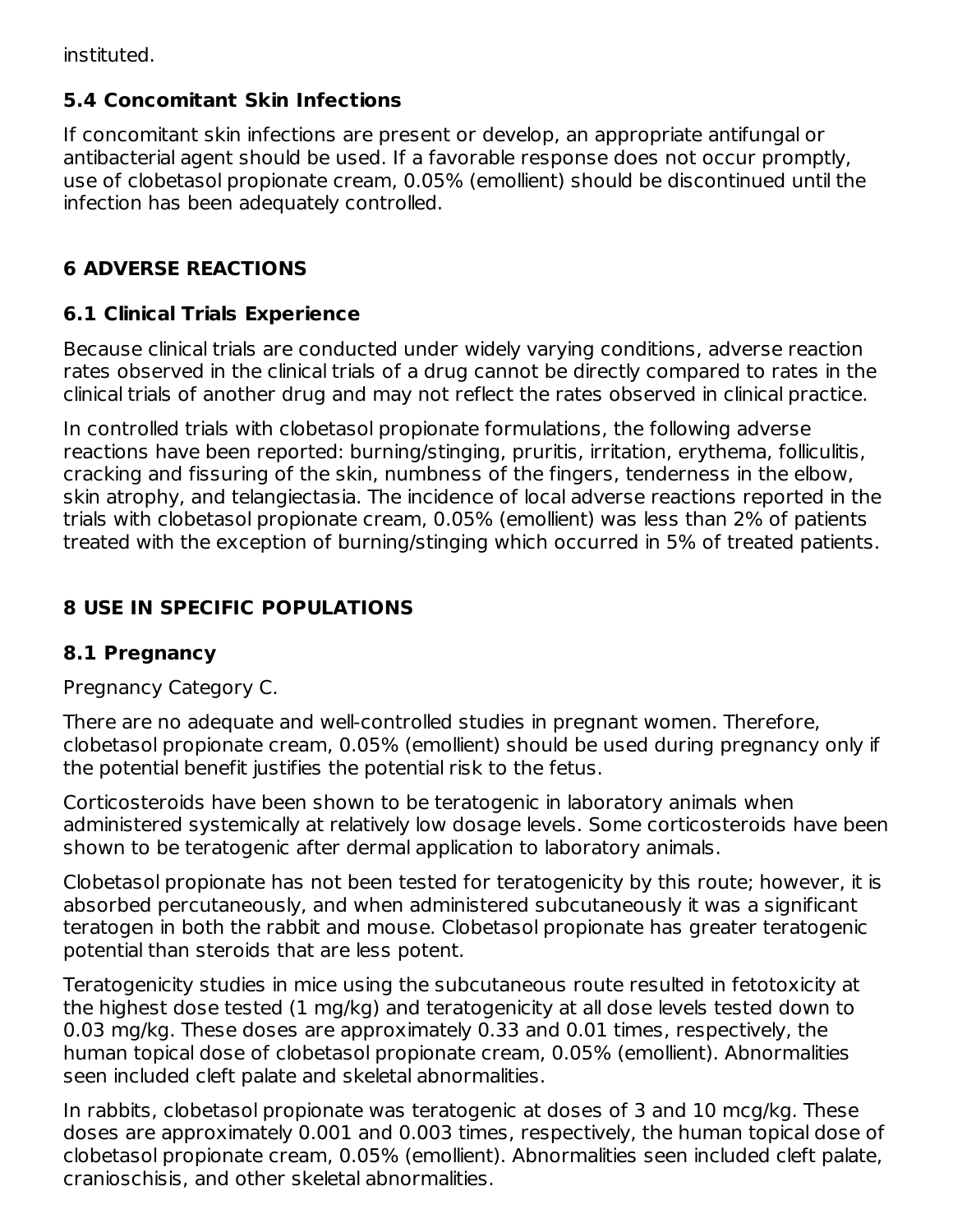## **8.3 Females and Males of Reproductive Potential**

cranioschisis, and other skeletal abnormalities.

Systemically administered corticosteroids appear in human milk and could suppress growth, interfere with endogenous corticosteroid production, or cause other untoward effects. It is not known whether topical administration of corticosteroids could result in sufficient systemic absorption to produce detectable quantities in human milk. Because many drugs are excreted in human milk, caution should be exercised when clobetasol propionate cream, 0.05% (emollient) is administered to a nursing woman.

## **8.4 Pediatric Use**

Safety and effectiveness of clobetasol propionate cream, 0.05% (emollient) in pediatric patients have not been established and its use in pediatric patients under 12 years of age is not recommended. In a study including 12 subjects ages 18 years and older with psoriasis or atopic dermatitis involving at least 30% body surface area (BSA), adrenal suppression was identified in 3 out of 12 subjects (25%) following 1 week of treatment. Four-week HPA axis suppression studies with clobetasol propionate cream, 0.05% (emollient) in pediatric subjects have not been conducted.

Because of a higher ratio of skin surface area to body mass, pediatric patients are at a greater risk than adults of HPA axis suppression and Cushing's syndrome when they are treated with topical corticosteroids. They are therefore also at greater risk of glucocorticosteroid insufficiency during or after withdrawal of treatment. Adverse effects including striae have been reported with inappropriate use of topical corticosteroids in infants and children.

HPA axis suppression, Cushing's syndrome, linear growth retardation, delayed weight gain, and intracranial hypertension have been reported in children receiving topical corticosteroids. Manifestations of adrenal suppression in children include low plasma cortisol levels and absence of response to ACTH stimulation. Manifestations of intracranial hypertension include bulging fontanelles, headaches, and bilateral papilledema.

The use of clobetasol propionate cream, 0.05% (emollient) for 4 consecutive weeks has not been studied in pediatric patients under 16 years of age.

# **8.5 Geriatric Use**

Clinical studies of clobetasol propionate cream, 0.05% (emollient) did not include sufficient numbers of subjects aged 65 and older to determine whether they respond differently from younger subjects.

In general, dose selection for an elderly patient should be cautious.

# **10 OVERDOSAGE**

Topically applied clobetasol propionate cream, 0.05% (emollient) can be absorbed in sufficient amounts to produce systemic effects [see Warnings and Precautions (5.1)].

# **11 DESCRIPTION**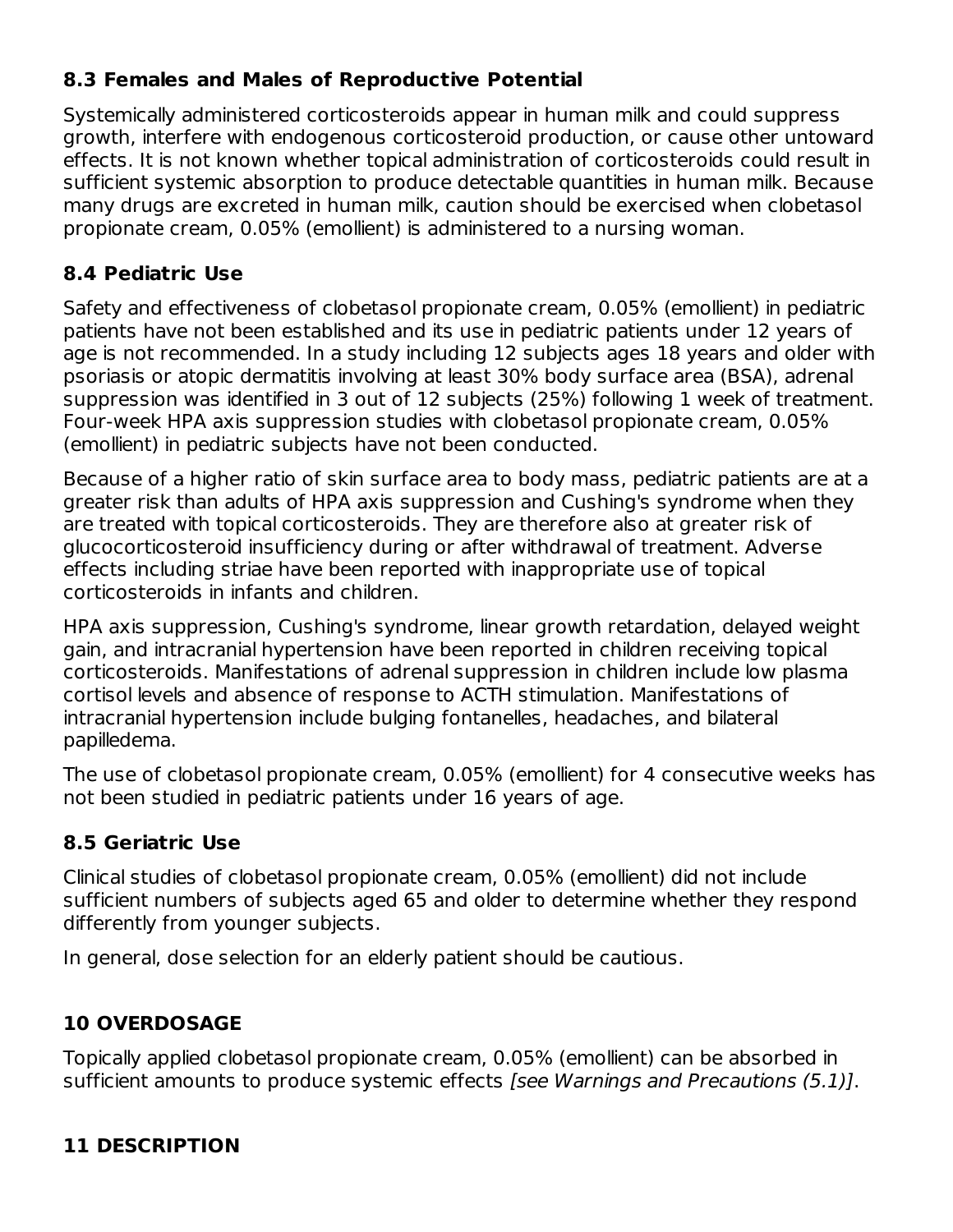Clobetasol Propionate Cream USP, 0.05% (Emollient) contains the active compound clobetasol propionate, a synthetic corticosteroid, for topical use. Clobetasol, an analog of prednisolone, has a high degree of glucocorticoid activity and a slight degree of mineralocorticoid activity.

Chemically, clobetasol propionate is (11β,16β)-21-chloro-9-fluoro-11-hydroxy-16 methyl-17-(1-oxopropoxy)-pregna-1,4-diene-3,20-dione, and it has the following structural formula:



Clobetasol propionate has the molecular formula  $\mathsf{C}_{25}\mathsf{H}_{32}\mathsf{C}\mathsf{IFO}_{5}$  and a molecular weight of 467. It is a white to cream-colored crystalline powder insoluble in water.

Each gram of Clobetasol Propionate Cream USP, 0.05% (Emollient) contains 0.5 mg of clobetasol propionate in a white to off-white cream base composed of cetostearyl alcohol, isopropyl myristate, propylene glycol, ceteth 20, dimethicone 360, purified water, citric acid, sodium citrate, methylparaben and propylparaben.

# **12 CLINICAL PHARMACOLOGY**

## **12.1 Mechanism of Action**

Like other topical corticosteroids, clobetasol propionate has anti-inflammatory, antipruritic, and vasoconstrictive properties. The mechanism of the anti-inflammatory activity of the topical steroids, in general, is unclear. However, corticosteroids are thought to act by the induction of phospholipase  ${\sf A}_2$  inhibitory proteins, collectively called lipocortins. It is postulated that these proteins control the biosynthesis of potent mediators of inflammation such as prostaglandins and leukotrienes by inhibiting the release of their common precursor, arachidonic acid. Arachidonic acid is released from membrane phospholipids by phospholipase  $\mathsf{A}_2$ .

# **12.2 Pharmacodynamics**

Clobetasol propionate cream, 0.05% (emollient) is in the super-high range of potency as demonstrated in a vasoconstrictor study in healthy subjects when compared with other topical corticosteroids. However, similar blanching scores do not necessarily imply therapeutic equivalence.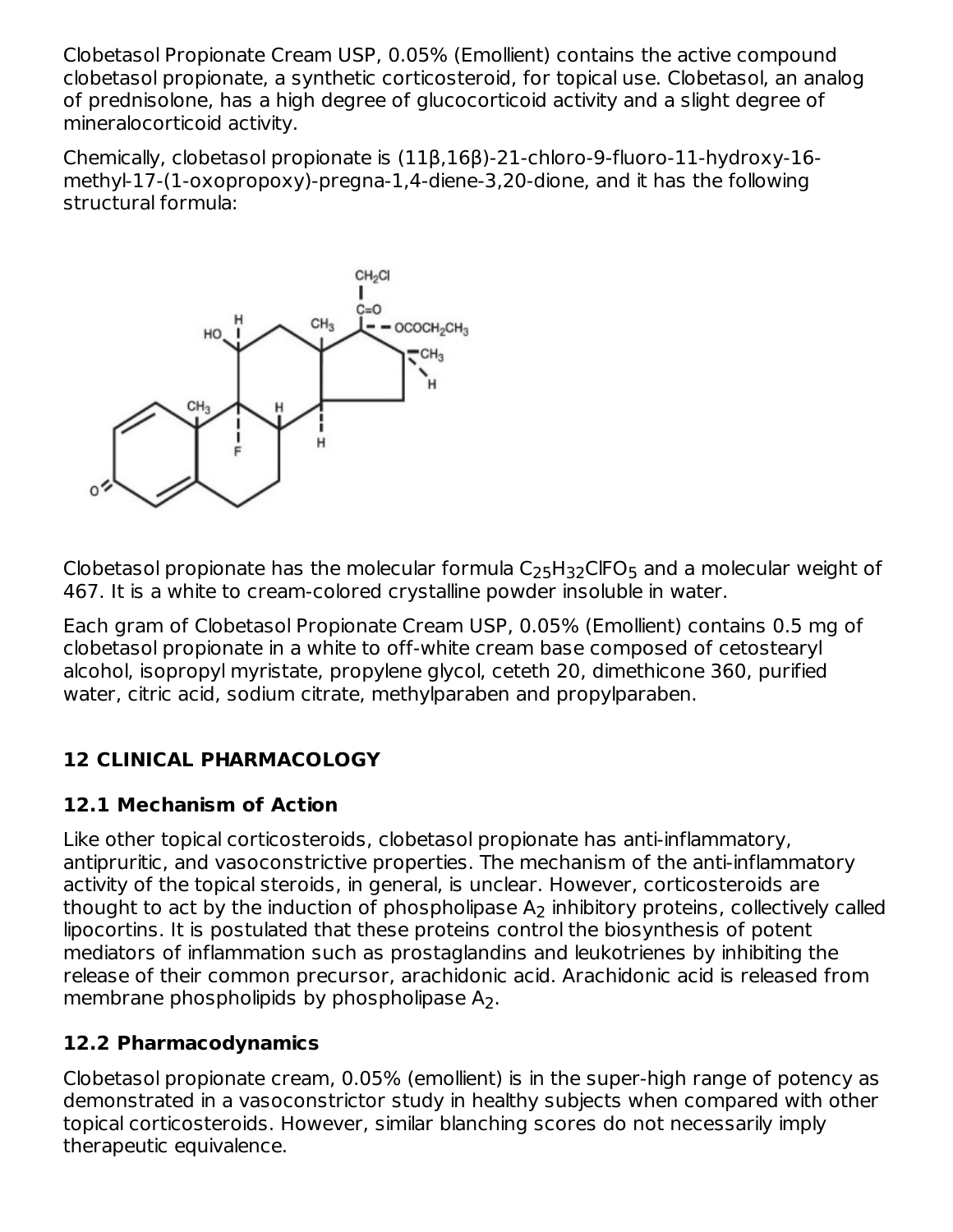#### **12.3 Pharmacokinetics**

The extent of percutaneous absorption of topical corticosteroids is determined by many factors, including the vehicle and the integrity of the epidermal barrier. Topical corticosteroids can be absorbed from normal intact skin. Inflammation and/or other disease processes in the skin may increase percutaneous absorption.

# **13 NONCLINICAL TOXICOLOGY**

#### **13.1 Carcinogenesis, Mutagenesis, Impairment of Fertility**

#### Carcinogenesis

Long-term animal studies have not been performed to evaluate the carcinogenic potential of clobetasol propionate.

#### **Mutagenesis**

Clobetasol propionate was nonmutagenic in three different test systems: the Ames test, the Saccharomyces cerevisiae gene conversion assay, and the E. Coli B WP2 fluctuation test.

#### Impairment of Fertility

Studies in the rat following oral administration at dosage levels up to 50 mg/kg per day revealed no significant effect on the males. The females exhibited an increase in the number of resorbed embryos and a decrease in the number of living fetuses at the highest dose.

## **14 CLINICAL STUDIES**

In a controlled clinical trial involving patients with moderate to severe plaque-type psoriasis, clobetasol propionate cream, 0.05% (emollient) was applied to 5% to 10% of body surface area. In this trial, there were no clobetasol-treated patients with clinically significant decreases in morning cortisol levels after 4 weeks of treatment; however, morning cortisol levels may not identify patients with adrenal dysfunction.

## **16 HOW SUPPLIED/STORAGE AND HANDLING**

#### How Supplied

Clobetasol Propionate Cream USP, 0.05% (Emollient), is a white to off-white cream, supplied as follows:

15 gram tube - NDC 62559-980-15 30 gram tube - NDC 62559-980-30 60 gram tube - NDC 62559-980-60

#### Storage and Handling

Store between 15° and 30°C (59° and 86°F).

Clobetasol Propionate Cream USP, 0.05% (Emollient) should not be refrigerated.

# **17 PATIENT COUNSELING INFORMATION**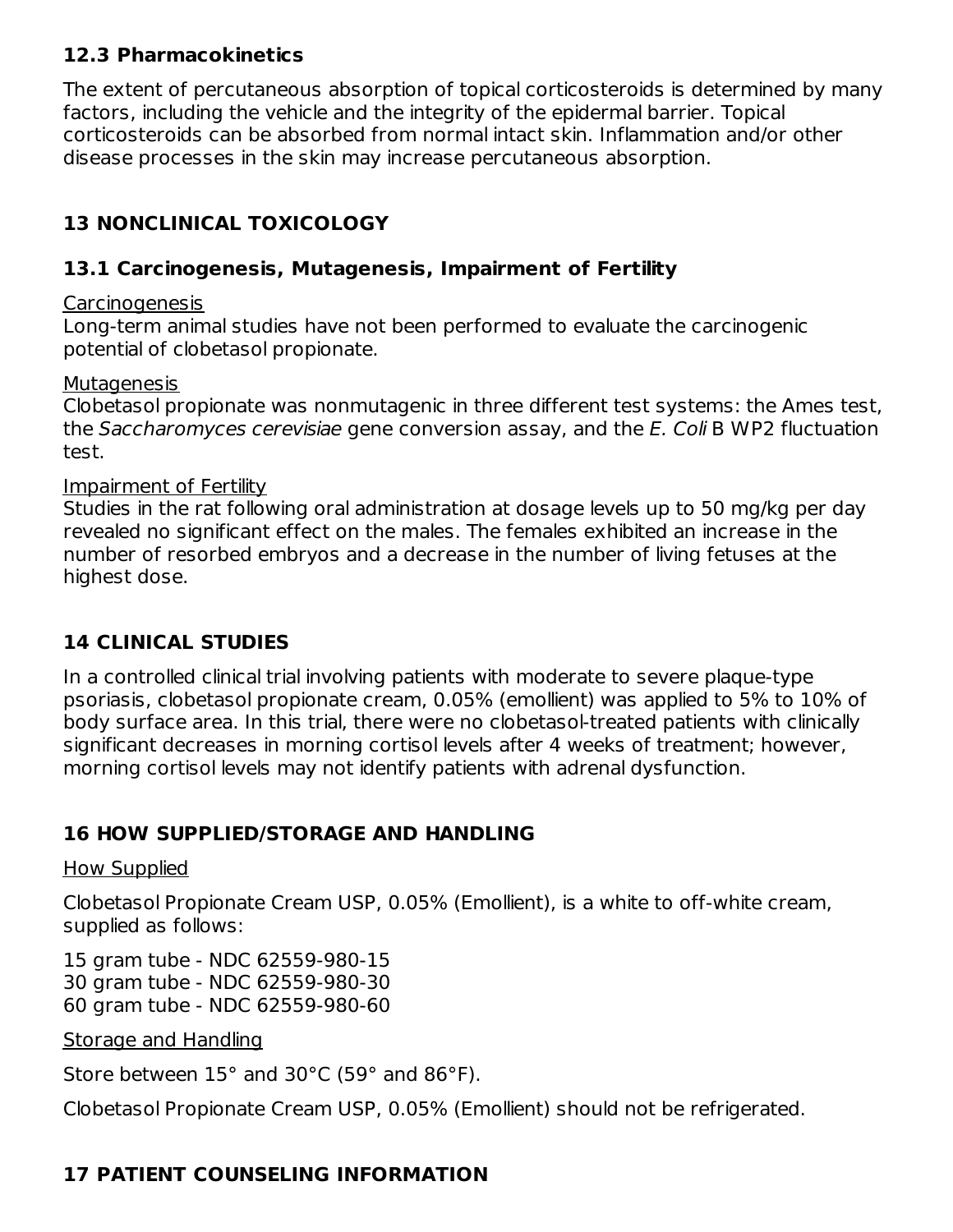Inform patients using topical corticosteroids of the following information and instructions:

- Clobetasol propionate cream, 0.05% (emollient) is for external use only. Avoid contact with the eyes.
- Use as directed. Do not use clobetasol propionate cream, 0.05% (emollient) for any disorder other than that for which it was prescribed. Do not use longer than the prescribed time period.
- Do not use other corticosteroid-containing products while using clobetasol propionate cream, 0.05% (emollient) unless directed by the physician.
- The treated skin area should not be bandaged, otherwise covered, or wrapped so as to be occlusive unless directed by the physician.
- Wash hands after applying the medication.
- Report any signs of local or systemic adverse reactions to the physician.
- Inform their physicians that they are using clobetasol propionate cream, 0.05% (emollient) if surgery is contemplated. If you go to another doctor for illness, injury or surgery, tell the doctor you are using clobetasol propionate cream, 0.05% (emollient).
- Do not use clobetasol propionate cream, 0.05% (emollient) on the face, underarms or groin areas.
- As with other corticosteroids, therapy should be discontinued when control is achieved. If no improvement is seen within 2 weeks, contact the physician.
- Use no more than 50 grams per week of clobetasol propionate cream, 0.05% (emollient).
- Store between 59°F and 86°F (15°C and 30°C). Do not refrigerate.

Manufactured by: ANI Pharmaceuticals Canada, Inc. Oakville, ON L6H 1M5 Canada

Distributed by: ANI Pharmaceuticals, Inc. Baudette, MN 56623



N3015 Rev 09/20

## **PACKAGE/LABEL PRINCIPAL DISPLAY PANEL**

**Clobetasol Propionate Cream USP, 0.05% (Emollient) NDC 62559-980-15 Rx only FOR TOPICAL USE ONLY. NOT FOR OPHTHALMIC, ORAL, OR INTRAVAGINAL USE. NET WT 15 grams**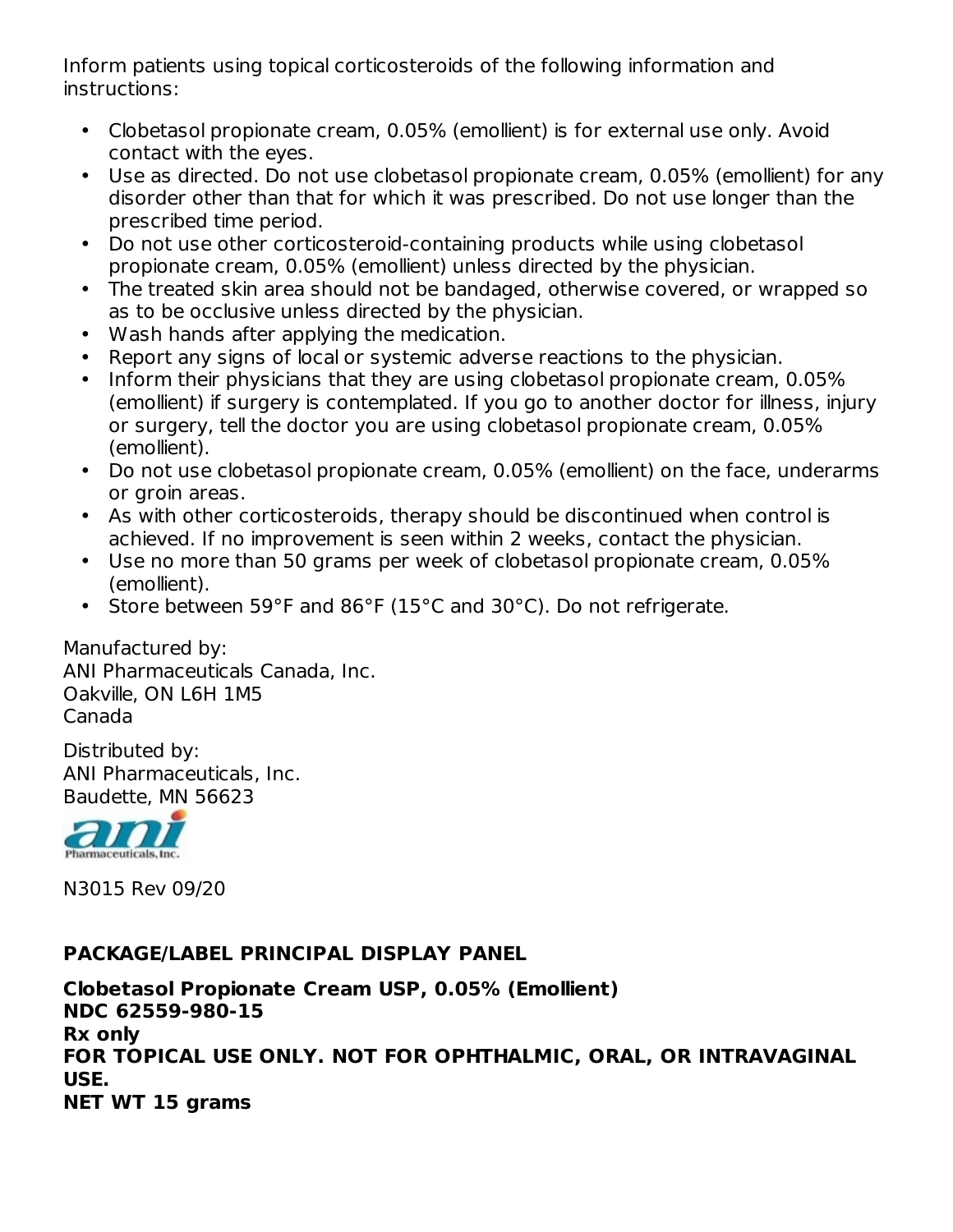|                                 | <b>IMPORTANT:</b> The opening of this product is<br>TO CLOSE: Screw the cap back onto the<br>covered by a metal tamper-resistant seal. If this<br>tube.<br>seal has been punctured or is not visible, do not<br><b>USUAL DOSAGE:</b> See package insert for<br>use and return product to place of purchase.<br>full prescribing information.<br>TO OPEN: To puncture the seal, reverse the cap<br>KEEP OUT OF THE REACH OF CHILDREN.<br>and place the puncture-top onto the tube.<br>Push down firmly until seal is open. | Each gram contains: Clobetasol propionate 0.5 mg<br>in a cream base composed of cetostearyl alcohol,<br>isopropyl myristate, propylene glycol, ceteth 20,<br>dimethicone 360, purified water, citric acid, sodium<br>citrate, methylparaben and propylparaben,<br>Store between 15° and 30°C (59° and 86°F).<br>Do not refrigerate. | C3015                                                                                 |
|---------------------------------|---------------------------------------------------------------------------------------------------------------------------------------------------------------------------------------------------------------------------------------------------------------------------------------------------------------------------------------------------------------------------------------------------------------------------------------------------------------------------------------------------------------------------|-------------------------------------------------------------------------------------------------------------------------------------------------------------------------------------------------------------------------------------------------------------------------------------------------------------------------------------|---------------------------------------------------------------------------------------|
|                                 | NDC 62559-980-15<br>Clobetasol Propionate Cream USP, 0.05% (Emollient)                                                                                                                                                                                                                                                                                                                                                                                                                                                    | Rx only                                                                                                                                                                                                                                                                                                                             | Clobetasol Propionate<br>Cream USP, 0.05%<br>NDC 62559-980-15<br>(Emollient)<br>grams |
|                                 | FOR TOPICAL USE ONLY. NOT FOR OPHTHALMIC, ORAL, OR INTRAVAGINAL USE.<br>ani                                                                                                                                                                                                                                                                                                                                                                                                                                               | NET WT 15 grams                                                                                                                                                                                                                                                                                                                     | <b>In</b>                                                                             |
|                                 | Manufactured by:<br>Distributed by:<br>ANI Pharmaceuticals Canada, Inc.<br>ANI Pharmaceuticals, Inc.<br>Oakville, ON L6H 1M5<br>Baudette, MN 56623<br>Canada<br>C3015 Rev 09/20                                                                                                                                                                                                                                                                                                                                           |                                                                                                                                                                                                                                                                                                                                     |                                                                                       |
|                                 | NDC 62559-980-15                                                                                                                                                                                                                                                                                                                                                                                                                                                                                                          | Rx only                                                                                                                                                                                                                                                                                                                             |                                                                                       |
| A1234567890<br>125456<br>123456 | Clobetasol Propionate Cream USP, 0.05% (Emollient)                                                                                                                                                                                                                                                                                                                                                                                                                                                                        |                                                                                                                                                                                                                                                                                                                                     |                                                                                       |
|                                 | FOR TOPICAL USE ONLY. NOT FOR OPHTHALMIC, ORAL, OR INTRAVAGINAL USE.<br>ani                                                                                                                                                                                                                                                                                                                                                                                                                                               | NET WT 15 grams                                                                                                                                                                                                                                                                                                                     |                                                                                       |
|                                 | $\equiv \equiv$ [[] [] [] $\parallel$                                                                                                                                                                                                                                                                                                                                                                                                                                                                                     |                                                                                                                                                                                                                                                                                                                                     |                                                                                       |

| <b>CLOBETASOL PROPIONATE (EMMOLIENT)</b><br>clobetasol propionate cream            |                                |  |                                        |                 |                                        |
|------------------------------------------------------------------------------------|--------------------------------|--|----------------------------------------|-----------------|----------------------------------------|
|                                                                                    |                                |  |                                        |                 |                                        |
| <b>Product Information</b>                                                         |                                |  |                                        |                 |                                        |
| <b>Product Type</b>                                                                | <b>HUMAN PRESCRIPTION DRUG</b> |  | <b>Item Code (Source)</b>              |                 | NDC:62559-980                          |
| <b>Route of Administration</b>                                                     | <b>TOPICAL</b>                 |  |                                        |                 |                                        |
|                                                                                    |                                |  |                                        |                 |                                        |
| <b>Active Ingredient/Active Moiety</b>                                             |                                |  |                                        |                 |                                        |
| <b>Ingredient Name</b><br><b>Basis of Strength</b>                                 |                                |  |                                        | <b>Strength</b> |                                        |
| <b>CLOBETASOL PROPIONATE (UNII: 779619577M) (CLOBETASOL -</b><br>UNII: ADN79D536H) |                                |  | <b>CLOBETASOL</b><br><b>PROPIONATE</b> |                 | 0.5 <sub>mg</sub><br>in 1 <sub>q</sub> |
|                                                                                    |                                |  |                                        |                 |                                        |
| <b>Inactive Ingredients</b>                                                        |                                |  |                                        |                 |                                        |
| <b>Ingredient Name</b>                                                             |                                |  | <b>Strength</b>                        |                 |                                        |
| <b>CETOSTEARYL ALCOHOL (UNII: 2DMT128M1S)</b>                                      |                                |  |                                        |                 |                                        |
| ISOPROPYL MYRISTATE (UNII: ORE8K4LNJS)                                             |                                |  |                                        |                 |                                        |
| <b>PROPYLENE GLYCOL (UNII: 6DC90167V3)</b>                                         |                                |  |                                        |                 |                                        |
| CETETH-20 (UNII: I835H2IHHX)                                                       |                                |  |                                        |                 |                                        |
| <b>DIMETHICONE (UNII: 92RU3N3Y1O)</b>                                              |                                |  |                                        |                 |                                        |
| <b>WATER (UNII: 059QF0KO0R)</b>                                                    |                                |  |                                        |                 |                                        |
| <b>CITRIC ACID MONOHYDRATE (UNII: 2968PHW8QP)</b>                                  |                                |  |                                        |                 |                                        |
| <b>ANHYDROUS TRISODIUM CITRATE (UNII: RS7A450LGA)</b>                              |                                |  |                                        |                 |                                        |
|                                                                                    |                                |  |                                        |                 |                                        |